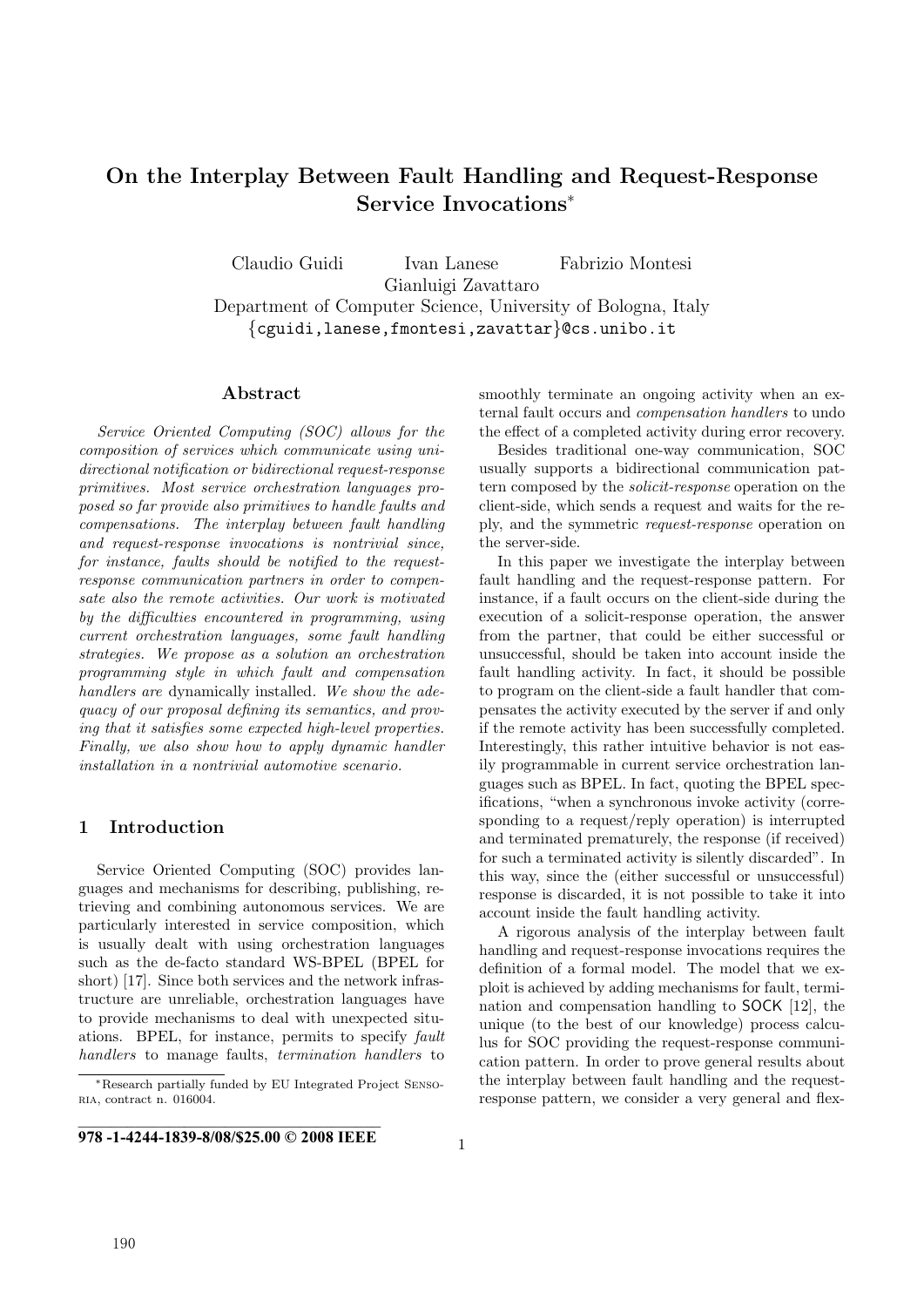ible framework for error recovery. In particular, we assume that fault, termination, and compensation handlers are not statically defined, but that they can be updated at runtime. More precisely, we consider a primitive for *dynamic handler installation* inst( $H$ ) which updates the handlers according to a handlers specification  $H$ . We show in Section 2 that the dynamic approach is more general than the static one.

Besides being more general, dynamic handler installation provides an elegant way to program the dependency between fault handling and the request-response pattern described above: it is sufficient to permit the update of the fault handlers upon successful completion of the solicit-response operation.

Another important interplay between fault handling and request-response communication is the notification to the clients of a server failure occurring in between the execution of the receive and the reply actions. BPEL, for instance, does not specify a precise policy to manage this case. In Active-BPEL [1], one of the most well-known engines for BPEL, when an engine terminates, a missing-reply exception is sent to all those clients waiting to complete a request-response interaction with that engine. Again, we consider a more general approach: we ensure that the response is always sent to the client and, in case of fault, the specific fault occurred during the computation is notified so that the client can adapt its error-recovery procedure.

**Technical contribution.** As stated above, we propose a formal model to investigate error-recovery mechanisms in the presence of request-response communication. This is achieved extending SOCK [12] with primitives for the installation of fault, termination and compensation handlers, for throwing faults, and for compensating successfully completed activities. The main novelties of the proposed framework are dynamic handler installation and automatic failure notification. We first describe the key concepts of error handling in Section 2, then we formalize our approach in Section 3.

In the design of the framework we have been driven by five correctness properties that formalize the expected behaviour of fault and compensation handling and the request-response pattern. These properties are defined in Section 4 and proved in [11].

As additional contribution, we formalize in Section 5 a nontrivial service based scenario: the automotive case study of the EU Project SENSORIA. Section 6 contains some conclusions and a comparison with related work.

# **2 Error handling key concepts**

Fault handling in SOC involves four basic concepts: scope, fault, termination and compensation. A scope is a process container denoted by a unique name and able to manage faults. A fault is a signal raised by a process towards the enclosing scope when an error state is reached, in order to allow for its recovering. Termination and compensation are mechanisms exploited to recover from errors. Termination is automatically triggered when a running scope must be smoothly stopped because of a fault thrown by a parallel process. Compensation, instead, is explicitly invoked by the programmer to undo the effect of a scope whose execution has already successfully completed. Recovering mechanisms are implemented by exploiting handlers which contain processes to be executed when faults, terminations or compensations occur. Handlers are defined within a scope which represents the execution boundaries for their application. There are three kinds of handlers: fault handlers, termination handlers and compensation handlers. Fault handlers are executed when a fault is thrown by the internal process of the scope, termination handlers are executed when a scope is reached by a fault raised by an external process and, finally, compensation handlers have to be explicitly invoked by another handler for recovering the activities of a child scope whose computation has already successfully finished. At runtime, when a fault  $f$  is raised within a scope  $q$ , all its enclosed running activities are terminated. Note that any of the enclosed activities could be a scope, and in this case its termination handler is automatically executed. After that, if  $q$  has a fault handler for  $f$ , it executes it. Otherwise, the fault is propagated upwards to the parent scope. It is worth noting that handlers can be programmed to compensate any child scope that has successfully completed its activity before f was raised. Compensation is achieved by executing the related compensation handler.

Usually, error recovery is managed by statically associating handlers to scopes, i.e. providing a primitive like  $\mathsf{scope}_{\alpha}(P, \mathcal{FH}, \mathcal{TH}, \mathcal{CH})$ , which defines a scope with name  $q$ , executing process  $P$  and fault, termination and compensation handlers  $\mathcal{FH}^1$ ,  $\mathcal{TH}$  and  $\mathcal{CH}$ , respectively.

In some cases static declaration of handlers is not enough to easily model a given scenario. For instance, consider the following pseudo-code:

$$
R \mid \texttt{scope}_q(\texttt{while}(i < 100))
$$
\n
$$
(i - i + 1 : \texttt{if } i\%2 = 0 \texttt{the})
$$

 $(i = i+1; \text{ if } i\%2 = 0 \text{ then } P \text{ else } Q), \mathcal{F}H, \mathcal{T}H, \mathcal{CH})$ where  $R$  is a generic process (parallel to scope  $q$ ) which can raise a fault f. Scope q contains a loop which executes 100 cycles. Odd cycles execute process P, even cycles process Q. Suppose that, at some point of execution,  $R$  raises a fault  $f$ , which triggers the termina-

 ${}^{1}$ *FH* may define more than one fault handler, for treating different kinds of faults.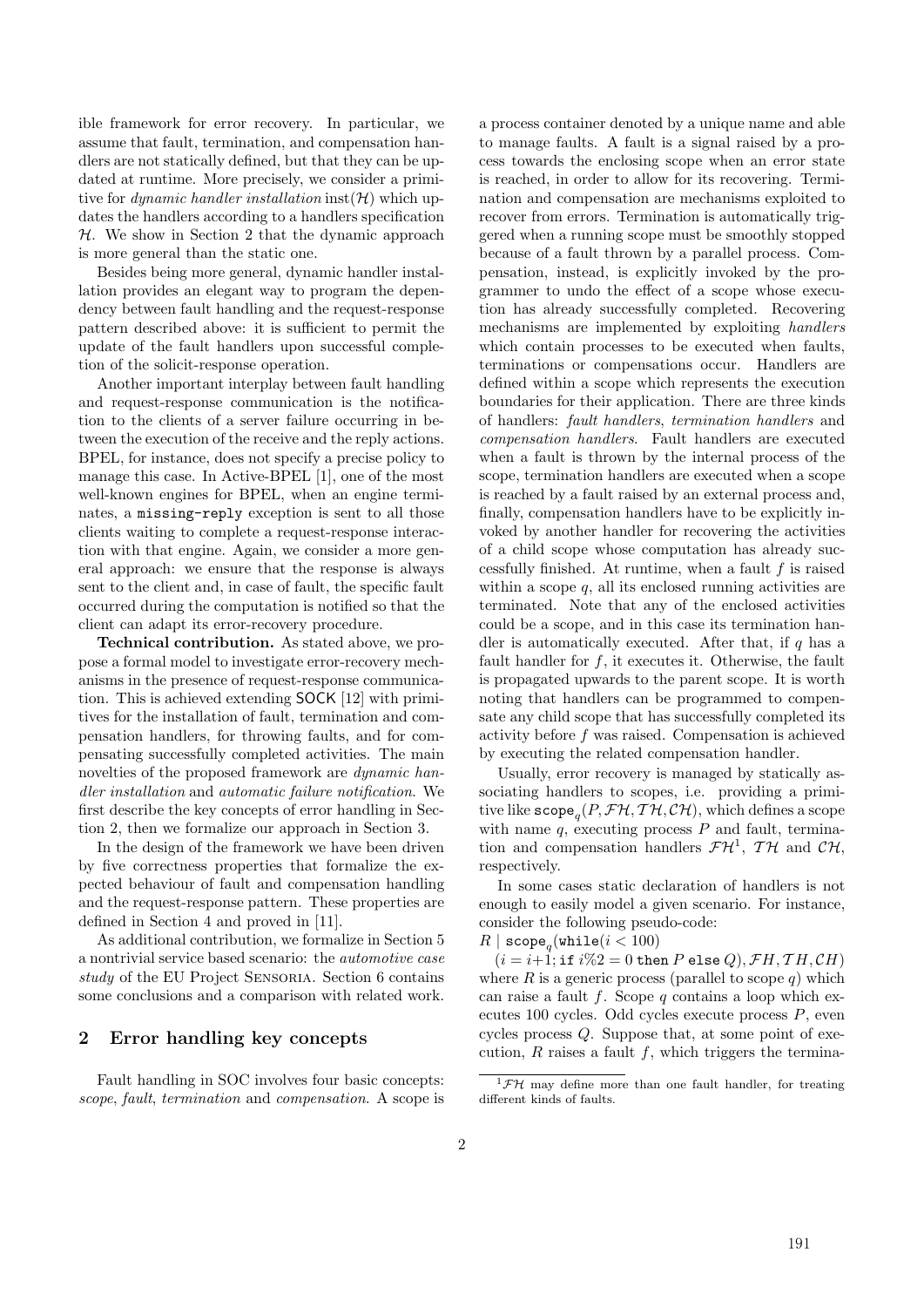tion of the scope  $q$ . Suppose also that the termination handling policy for scope  $q$  requires to compensate the activities executed so far in the reverse order of completion. Thus, one has to remember how many P and Q activities have been executed, and in which order, for compensating them accordingly. Without any specific support from the language the programmer has to use some bookkeeping variables, but as the complexity of the code increases the bookkeeping becomes more complex and error-prone. In order to address this problem we propose dynamic handling, which allows for the updating of the handlers while the computation progresses.

Technically, we consider a scope construct of the form  $\mathsf{scope}_n(P, \mathcal{H})$  where q is the name of the scope, P is the process to be executed, and  $\mathcal H$  is a function associating fault handlers to fault names and termination and compensation handlers to scope names. Dynamic handling is addressed by an installing primitive,  $\text{inst}(\mathcal{H}')$ , which updates the current handler function with  $\mathcal{H}'$ . Thus, the handler code can be updated at runtime, depending on the current state of the scope. The example above could be rewritten by exploiting the dynamic handler mechanism as:

$$
\begin{array}{c} R \mid \texttt{scope}_q(\texttt{while}(i<100)\\ (i=i+1;\texttt{if }i\%2=0\texttt{ then }P; \texttt{inst}([q \mapsto P';cH])\\ \texttt{else }Q; \texttt{inst}([q \mapsto Q';cH]), \mathcal{H}) \end{array}
$$

else  $Q$ ; inst $([q \mapsto Q'; cH]), \mathcal{H}$ <br>where  $cH$  represents the previously installed termination handler. In this case, when  $P$  completes its execution, the statement inst $([q \mapsto P'; cH])$  updates the current termination handler for  $q$ , pointed by  $cH$ , by adding process  $P'$  (which specifically compensates process  $P$ ) to it, whereas if  $Q$  is executed the termination handler is updated by adding  $Q'$ . When reached by a fault f, scope q executes the last installed termination handler, compensating the whole sequence of activities. Different compensation strategies can easily be programmed.

Note that in the example above it should never be the case that an execution of  $P$  has been completed and its compensation has not been installed, since otherwise the termination handler of the scope would not be up-to-date. This can be obtained in the dynamic scenario by disallowing the interruption of the execution flow whenever an inst statement is to be executed. The same behaviour cannot be obtained in the static approach, where we simulate handlers updating by using bookkeeping variables, as we cannot distinguish whether a variable assignment is related to fault management or not.

Fault handlers are installed by means of the same inst statement, by associating a handler to the fault name (e.g. in the example above inst( $[f \mapsto R]$ ) would install a fault handler with process  $R$  for fault  $f$ ). Moreover, when a scope successfully ends, its last defined termination handler becomes its compensation handler. Note that there is no ambiguity between the two handlers: a termination handler is executed by the scope itself when interrupted by a fault generated by a parallel activity, whereas a compensation handler can only be executed by the parent scope. This allows also to trivially simulate the static approach with the dynamic one: the construct  $\mathsf{scope}_{a}(P, \mathcal{FH}, \mathcal{TH}, \mathcal{CH})$  can be simply rephrased as  $\mathsf{scope}_q^{\hat{}}(\text{inst}([f \mapsto \mathcal{FH}]); \text{inst}([q \mapsto \mathcal{TH}]); P; \text{inst}([q \mapsto$  $(\mathcal{CH})$ ,  $\mathcal{H}_0$  in which the fault and termination handlers are installed before the execution of the activity, the compensation handler at the end, and  $\mathcal{H}_0$  defines no handlers.

# **3 SOCK: the service behavior layer**

In order to present a formalization of our approach we extend the syntax and semantics of SOCK [12] with the primitives described in the previous section. SOCK is a calculus for modeling service oriented systems, inspired by WSDL and BPEL [17]. Its primitives include both uni-directional and bi-directional WSDL communication patterns, control primitives from imperative languages, and parallel composition from concurrent languages. SOCK is structured in three different layers: (i) the service behavior layer to specify the actions performed by a service, (ii) the service engine layer dealing with state, service instances and correlation sets, and (iii) the services system layer allowing different engines to interact. Since faults and compensations are managed in the service behavior layer we refer to [11] for the detailed description of the other layers. Here instead we present the service behavior layer, starting from the standard part and adding then the fault and compensation primitives.

Syntax. We consider the following (disjoint) sets:  $Var$ , ranged over by  $x, y$ , for variables,  $Val$ , ranged over by v, for values, Faults, ranged over by f, for faults, *Scopes*, ranged over by  $q$ , for scopes,  $\mathcal{O}$ , ranged over by o, for one-way operations, and  $\mathcal{O}_R$ , ranged over by  $o_r$  for request-response operations. Also, Loc is a subset of  $Val$  containing locations, ranged over by l. We consider a corresponding subset of  $Var$ ,  $VarLoc$ containing location variables and ranged over by z. We use  $q_{\perp}$  to range over  $Scopes \cup {\perp}$ , whereas u ranges over  $Faults \cup Scopes \cup {\perp}.$  Finally, we use the notation  $\vec{k} = \langle k_0, k_1, ..., k_i \rangle$  for vectors.

Let  $SC$  be the set of service behavior processes. ranged over by  $P, Q, \ldots$  H denotes a function from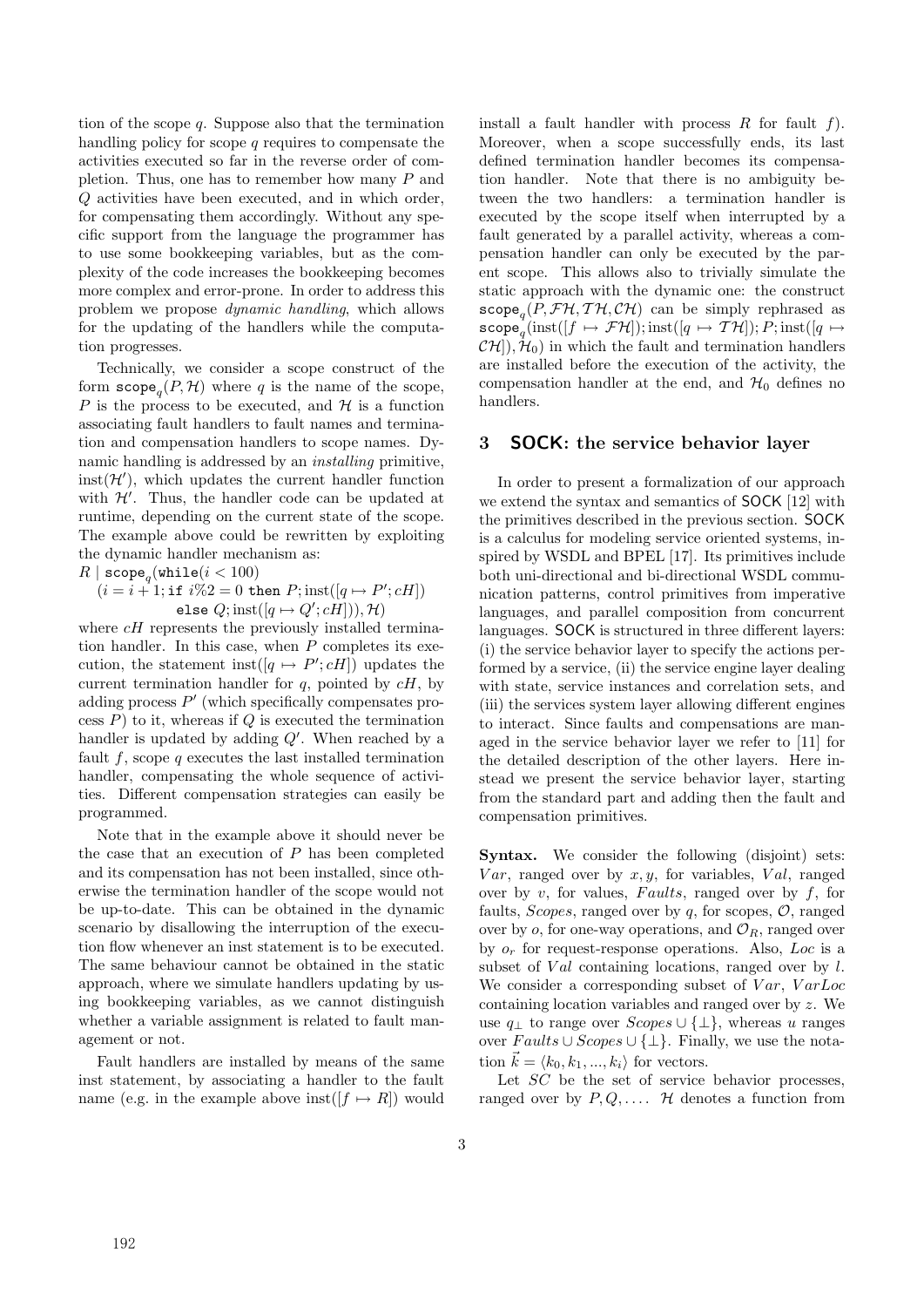$\epsilon ::= o(\vec{x}) \mid o_r(\vec{x}, \vec{y}, P)$  $\overline{\epsilon} \, \text{:} := \overline{\omicron} @z(\vec{y}) \mid \overline{\omicron_r} @z(\vec{y}, \vec{x}, \mathcal{H})$ 

 $P, Q, \ldots := \epsilon$  input

| $\bar{\epsilon}$              | output                                        |
|-------------------------------|-----------------------------------------------|
| $x := e$                      | assignment                                    |
| P;Q                           | sequential composition                        |
| P Q                           | parallel composition                          |
| $\sum_{i\in W}\epsilon_i;P_i$ | non-det. choice                               |
| while $\chi$ do $(P)$         | iteration                                     |
|                               | null process                                  |
| $\{P\}_q$                     | scope (for $\{P : \mathcal{H}_0 : \bot\}_q$ ) |
| $inst(\mathcal{H})$           | install handler                               |
| $\text{throw}(f)$             | throw                                         |
| comp(q)                       | compensate                                    |
| cН                            | current handler                               |
|                               |                                               |

#### **Table 1. Service behavior syntax**

| $P,Q,\ldots :=Exec(P,o_r,\vec{y},l)$   | Req.-Resp. execution     |
|----------------------------------------|--------------------------|
| $\{P:\mathcal{H}:u\}_{q+}$             | active scope             |
| $o_r(\vec{x},\mathcal{H})$             | response in Solicit      |
| $o_r\langle\vec{x},\mathcal{H}\rangle$ | dead response in Solicit |
| $\langle P \rangle$                    | protection               |
| $\overline{o_r}$ ! f $\odot l$         | sending fault            |
|                                        |                          |

#### **Table 2. Extended service behavior syntax**

Faults and Scopes to processes extended with  $\bot$ , i.e.  $\mathcal{H}: \text{Faults} \cup \text{Scopes} \rightarrow \text{SC} \cup \{\perp\}.$  In particular, we write the function associating  $P_i$  to  $u_i$  for  $i \in \{1, \ldots, n\}$ as  $[u_1 \mapsto P_1, \ldots, u_n \mapsto P_n]$ . Also,  $\sigma$  ranges over substitutions, written as  $[\vec{v}/\vec{x}]$ . The syntax for processes is defined in Table 1. The first part contains the standard constructs. Here **0** is the null process. Outputs can be notifications  $\overline{\partial} \mathbb{Q} z(\vec{y})$  or solicit-responses  $\overline{o_r}$  $\mathbb{Q}z(\vec{y}, \vec{x}, \mathcal{H})$  where  $o \in \mathcal{O}$ ,  $o_r \in \mathcal{O}_R$  and  $z \in VarLoc$ . The two tuples  $\vec{y}$  and  $\vec{x}$  are respectively the parameters to be sent in the invocation and the variables where the received values will be stored (only for solicit-response). Also,  $H$  contains the handlers to be installed to compensate the remote activity. Dually, inputs can be oneways  $o(\vec{x})$  or request-responses  $o_r(\vec{x}, \vec{y}, P)$  where the notations are as above. Additionally,  $P$  is the process to be executed between the request and the response. Assignment  $x := e$  assigns the result of the expression e to the variable  $x \in Var$  (function  $\llbracket e \rrbracket$  evaluates a closed expression  $e$ ). We do not present the syntax of expressions: we just assume that they include the arithmetic and boolean operators, values in  $Val$  and variables.  $P; Q$  and  $P|Q$  are sequential and parallel

composition respectively, whereas  $\sum_{i\in W} \epsilon_i$ ;  $P_i$  is inputguarded non-deterministic choice. Also, while  $\chi$  do  $(P)$ models iteration.

The last five cases concern faults and compensations and are the main novelty. We consider two kinds of handlers: fault handlers and termination/compensation handlers. Handlers are installed by  $\text{inst}(\mathcal{H})$  where  $H$  is a partial function from fault and scope names to processes.  $\{P\}_q$  defines a scope named q to execute process P. This is a shortcut for  $\{P : \mathcal{H}_0 : \perp\}_q$ where  $\mathcal{H}_0$  is the function that evaluates to  $\perp$  for all fault names and to **0** for all scope names. Commands throw(f) and comp(q) respectively raises fault f and asks to compensate scope  $q$ . Finally,  $cH$  refers to the previously installed handler during an handler update.

**Well-formedness rules**: informally,  $comp(q)$  and  $cH$  occur only within handlers, and q can only be a child of the enclosing scope. Also, for each inst( $\mathcal{H}$ ),  $\mathcal H$  is undefined on all scope names q but the one of the nearest enclosing scope, i.e. a process can define the termination/compensation handler only for its own scope. Finally, we assume that scope names are unique.

Semantics. In order to define the semantics we exploit the extended syntax in Table 2. There  $\{P : \mathcal{H}$ :  $u\}_{q\perp}$  is an active scope, i.e. a scope where handlers may have been installed into  $H$  and an handler named u is waiting to be executed (if  $u \neq \bot$ ). Also, the scope name may be  $\perp$ , denoting that the scope has been killed and is now in a zombie state (i.e., it can no more end with success nor throw faults but it may e.g. wait for incoming messages, to be used during the recovery activity). Also,  $o_r(\vec{x}, \mathcal{H})$  is used to wait for the response in a solicit-response interaction.  $\mathcal H$  is installed iff a non faulty response is received, allowing to program the compensation for the remote activity.  $o_r\langle \vec{x}, \mathcal{H} \rangle$  is the corresponding zombie version, which can not throw faults.  $Exec(P, o_r, \vec{y}, l)$  is a running request-response interaction.  $\langle P \rangle$  executes P in a protected way, i.e. not influenced by external faults. This is needed to ensure that recovery from a fault is completed even if another fault happens. Finally,  $\overline{\sigma_r}$ ! f@l notifies fault f to a partner.

The service behavior layer does not deal with state, leaving this issue to the service engine layer, but it models all the possible execution paths for all the possible values of variables. The semantics follows this idea: the labels contain all the possible actions, together with the necessary requirements on the state. Formally, let Act be the set of actions, ranged over by  $a$ . To simplify the interaction with upper layers (see [11]) we use mainly structured labels of the form  $\iota(\sigma : \theta)$  where  $\iota$  is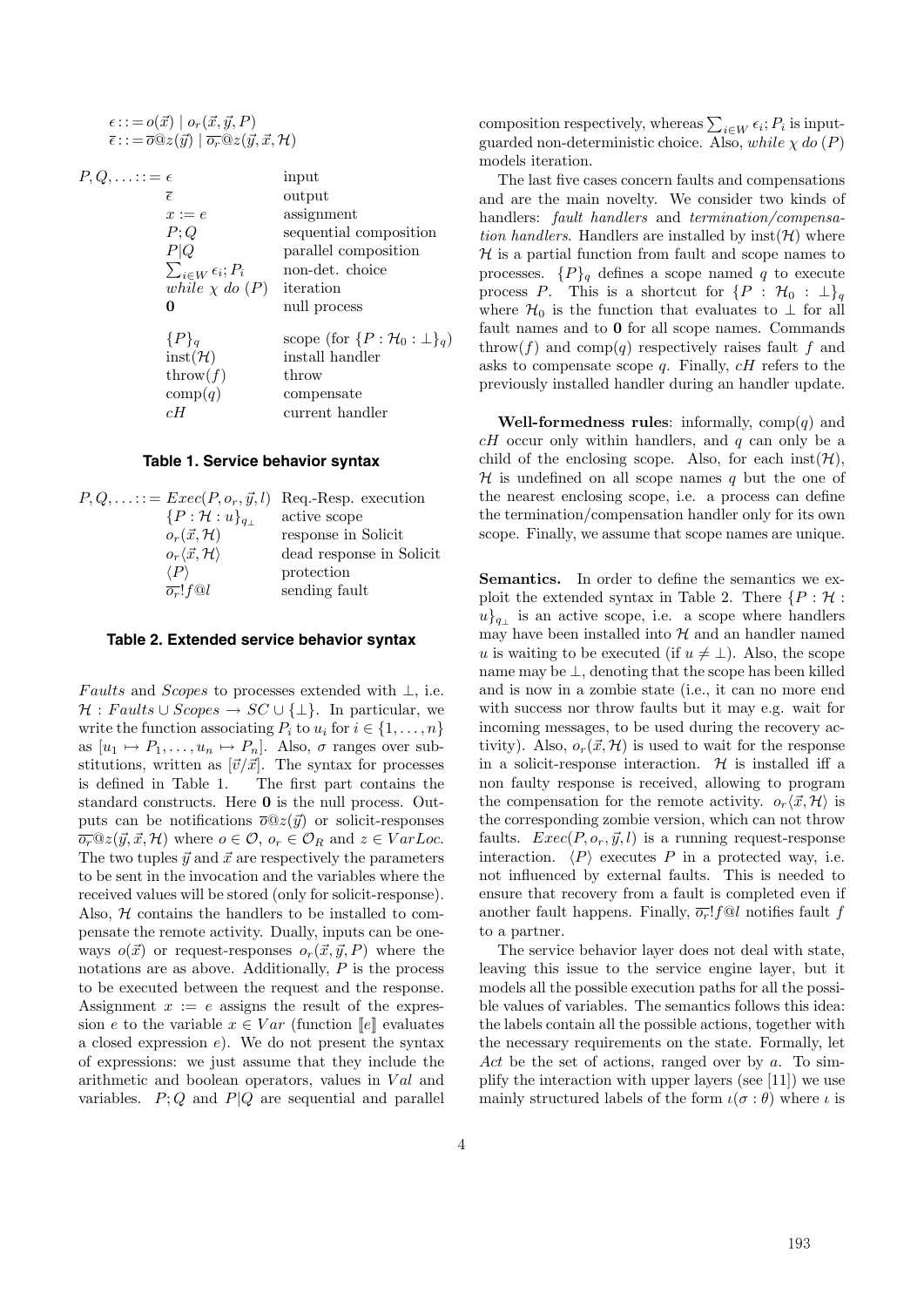$$
P | Q \equiv Q | P \qquad P | 0 \equiv P
$$
  

$$
P | (Q | R) \equiv (P | Q) | R \qquad 0; P \equiv P \qquad \langle 0 \rangle \equiv 0
$$

#### **Table 4. Structural congruence**

the kind of action while  $\sigma$  and  $\theta$  are substitutions containing respectively the assumptions on the state that should be satisfied for the action to be performed and the effect on the state. If the second argument is not meaningful for the action at hand we write  $\lrcorner$  instead. Furthermore we use the following unstructured actions:  ${th(f), cm(q, P), inst(\mathcal{H})}.$ 

**Definition 1 (Service behavior layer semantics)** We define  $\rightarrow \subseteq SC \times Act \times SC$  as the least relation which satisfies the rules of Tables 3 and 5, and closed w.r.t. structural congruence  $\equiv$ , the least congruence relation satisfying the axioms in Table 4.

The rules in Table 3 describe the standard executions of the system. For this reason, label  $th(f)$  is never considered in this table. Rules One-WayOut and One-WayIn define the one-way operation. Notice that the output specifies the location of the invoked service. The two operations are synchronized at the services system level. Similarly rules SOLICIT and REquest start a solicit-response operation. Notice that the input stores the location of the invoker, since it is necessary for the response. Notice also that the solicitresponse primitive allows for the specification of some handlers. These are installed just after the answer has been received, and only in case of success. The dedicated syntax is needed to ensure that the handlers are installed only in case of success of the remote activity. The response is dealt with by rules Request-Response and Solicit-Response. The response is computed by rule REQUEST-EXEC. This is necessary since in case of failure the ongoing computation should be treated in a particular way: the failure should be notified to the partner. Rule Scope allows for standard execution of a process inside a scope. The other rules in Table 3 are standard.

The rules in Table 5 define the semantics of scopes, faults and compensations. We use operator ⊕, defined as follows, for updating the handlers function:

$$
(\mathcal{H} \oplus \mathcal{H}')(f) = \left\{ \begin{array}{l} (\mathcal{H}'(f))[ \mathcal{H}(f)/cH] \\ \text{if } f \in \text{Dom}(\mathcal{H}') \cap \text{Dom}(\mathcal{H}) \\ (\mathcal{H}'(f))[ \mathbf{0}/cH] \\ \text{if } f \in \text{Dom}(\mathcal{H}'), f \notin \text{Dom}(\mathcal{H}) \\ \mathcal{H}(f) \text{ otherwise} \end{array} \right.
$$

where we assume that inst is a binder for  $cH$ , i.e. substitutions are not applied inside the inst primitive.

Intuitively the above definition means that handlers in  $\mathcal{H}'$  replace the corresponding handlers in  $\mathcal{H}$ , and oc $killable({P : \mathcal{H} : u}_q, f) = \langle \{killable(P, f) : \mathcal{H} : q \}_q \rangle$ if  $P \not\equiv 0$  $killable(P \mid Q, f) = killable(P, f) \mid killable(Q, f)$  $killable(P; Q, f) = killable(P, f)$  if  $P \neq 0$  $killable(Exec(P, o_r, \vec{y}, l), f) = killable(P, f)| \langle \overline{o_r}!f@l \rangle$  $killable(\langle P \rangle, f) = \langle P \rangle$  if  $killable(P, f)$  $killable(o_r(\vec{y}, \mathcal{H}), f) = \langle o_r \langle \vec{y}, \mathcal{H} \rangle \rangle$  $killable(P, f) = 0$ if  $P \in \{0, \epsilon, \overline{\epsilon}, x := \epsilon, \chi?P : Q,$ while  $\chi$  do  $(P), \overline{o_r}!f' \mathbb{Q}l, o_r \langle \vec{y}, \mathcal{H} \rangle$ ,  $\sum_{i\in W} \epsilon_i$ ;  $P_i$ , throw $(f)$ , comp $(q)$ }

#### **Table 6. Function** killable

currences of  $cH$  in the new handlers are replaced by the old handlers. For instance, inst $([q \mapsto P]cH]$  adds P in parallel to the old handler for q. We also use  $\text{cmp}(\mathcal{H})$ to denote the part of  $H$  dealing with compensations, i.e.  $\text{cmp}(\mathcal{H}) = \mathcal{H}|_{Scopes}.$ 

Fault and compensation handlers are installed in the nearest enclosing scope by rules ASKINST and INSTALL. According to rule Scope-Success, when a scope successfully ends, its compensation handlers are propagated. This allows to compensate a terminated activity. A compensation execution is asked by rule Compensate. Notice that the actual compensation code is guessed, and the guess is checked by rule Compensation. Faults are raised by rule Throw. A fault is catched by rule CATCH-FAULT when a scope defining the corresponding handler is met. The name of the handler is stored in the third component of the scope construct: the handler is executed only after a few activities have been performed. These are individuated by the rules for fault propagation (Throw-Sync, Throw-Seq, ReThrow, Throw-RExec) and by the partial function killable. This function has a double aim. On one side it guarantees that handlers are installed before any fault is thrown, i.e. handlers are always up-to-date (see Proposition 5). Technically this is obtained by making  $killable(P, f)$  undefined (and thus rule Throw-Sync not applicable) if some handler installation is pending in  $P$ . On the other side  $killable(P, f)$  computes the activities that have to be completed before the handler is executed. In particular, when a sub-scope is terminated, its termination handler is marked as next handler to be executed. Notice that it may substitute a previously marked fault handler, following the intuition that a request of termination has priority w.r.t. an internal activity such as a fault processing. Also, if an Exec (i.e., an ongoing request-response computation) is terminated the fault is notified to the partner (this is where the parameter  $f$ is needed). Finally, a receive waiting for the answer of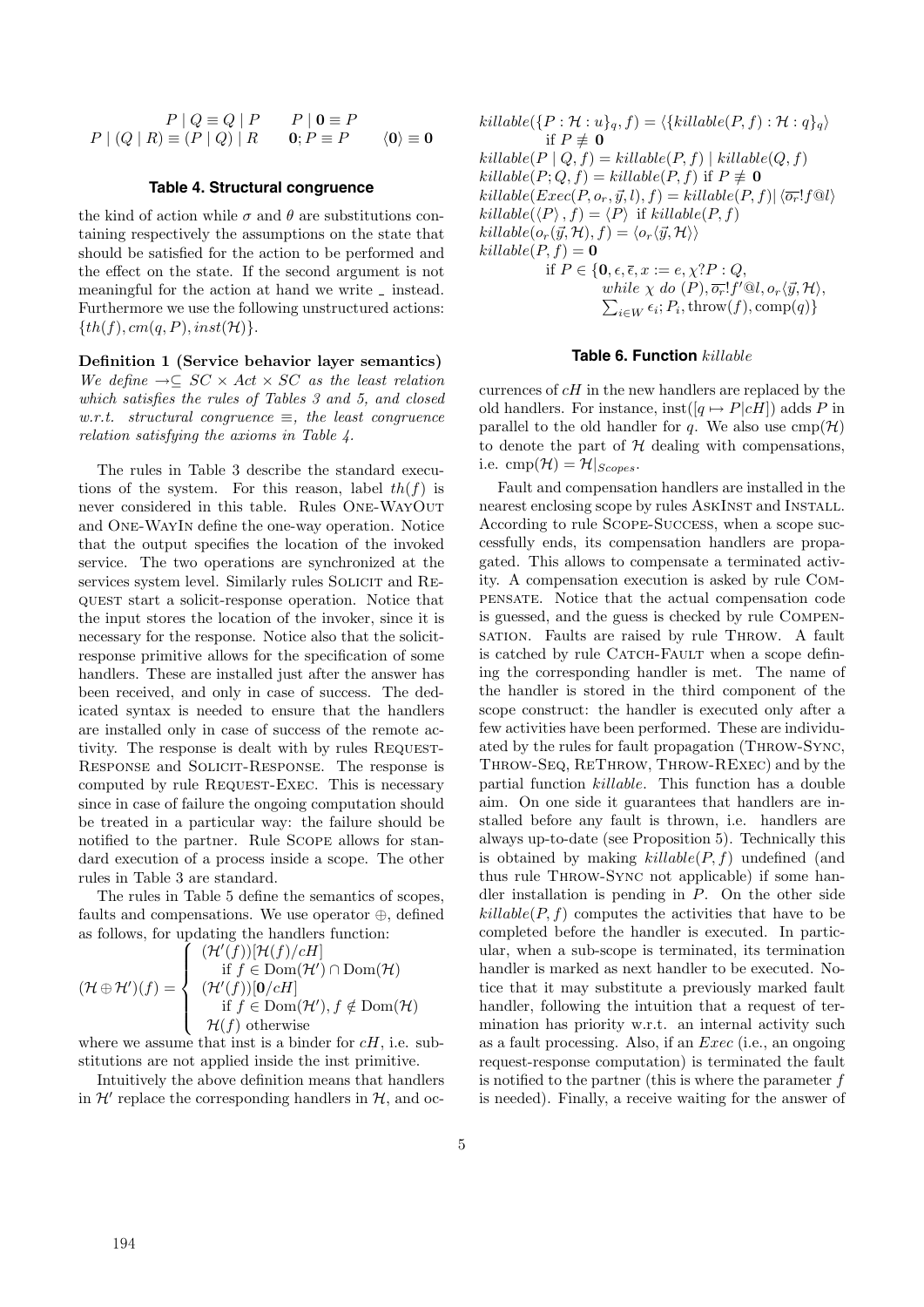(One-WayIn) o(x) <sup>o</sup>(v)(∅:v/<sup>x</sup>) −−−−−−−→ **<sup>0</sup>** (Request) or(x, y, P) <sup>↑</sup>or(v)@l(∅:v/<sup>x</sup>) −−−−−−−−−−→ Exec(P, or, y,l) (Request-Response) Exec(**0**, or, y,l) <sup>↓</sup>or(v)@l(v/<sup>y</sup>: ) −−−−−−−−−−→ **<sup>0</sup>** (One-WayOut) o@z(x) <sup>o</sup>(v)@l(l/z,v/<sup>x</sup>: ) −−−−−−−−−−−→ **<sup>0</sup>** (Solicit) or@z(x, y, <sup>H</sup>) <sup>↑</sup>or(v)@l(l/z,v/<sup>x</sup>: ) −−−−−−−−−−−−→ <sup>o</sup>r(y, H) (Solicit-Response) or(x, <sup>H</sup>) <sup>↓</sup>or(v)(∅:v/<sup>x</sup>) −−−−−−−−→ inst(H) (Assign) Dom(σ) = Var(e) eσ = v <sup>x</sup> := <sup>e</sup> <sup>τ</sup>(σ:v/x) −−−−−→ **<sup>0</sup>** (Request-Exec) P <sup>a</sup> −→ P-Exec(P, or, y,l) <sup>a</sup> −→ Exec(P-, or, y,l) (Iteration) Dom(σ) = Var(χ) χσ = true while χ do (P) <sup>τ</sup>(σ: ) −−−−→ <sup>P</sup>; while χ do (P) (No-Iteration) Dom(σ) = Var(χ) χσ = f alse while χ do (P) <sup>τ</sup>(σ: ) −−−−→ **<sup>0</sup>** (Scope) P <sup>a</sup> −→ P a = inst(H), cm(q-, H-) {P : H : u}<sup>q</sup><sup>⊥</sup> a −→ {P- : H : u}<sup>q</sup><sup>⊥</sup> (Sequence) P <sup>a</sup> −→ P-P; Q <sup>a</sup> −→ P-; Q (Parallel) P <sup>a</sup> → P-<sup>P</sup> <sup>|</sup> <sup>Q</sup> <sup>a</sup> → P- | Q (Choice) i a −→ Q<sup>i</sup> i ∈ I <sup>i</sup>∈<sup>I</sup> i; P<sup>i</sup> a −→ Qi; P<sup>i</sup>

Table 3. Rules for service behavior layer, 
$$
a \neq th(f)
$$
  
\n
$$
\begin{array}{c}\n\text{(Throw)} \\
\text{(COMPESASTE)} \\
\text{(GOPE-HANDE-FUNDLE-FUNDILF-TEND)} \\
\text{(SCOPE-HANDE-FUNDILF-TEND)} \\
\text{(GOPE-HANDE-FUNDILF-TEND)} \\
\text{(GOPE-HANDE-FUNDILF-TEND)} \\
\text{(GOPE-HANDE-FUNDILF-TEND)} \\
\text{(GOPE-HANDE-TEND)} \\
\text{(GOPE-HANDE-TEND)} \\
\text{(GOPE-HANDE-TEND)} \\
\text{(GOPE-FANDL} \\
\text{(GOPE-FANDL)} \\
\text{(GOPE-FANDL} \\
\text{(GOPE-FANDL)} \\
\text{(GOPE-FANDL} \\
\text{(GOPE-FANDL)} \\
\text{(GOPE-FANDL} \\
\text{(GOPE-FANDL)} \\
\text{(GOPE-FANDL}} \\
\text{(GOPE-FANDL)} \\
\text{(GOPE-FANDL}} \\
\text{(GOPE-FANDL)} \\
\text{(GOPE-FANDL}} \\
\text{(GOPE-FANDL)} \\
\text{(GOPE-FANDL}} \\
\text{(GOPE-FANDL)} \\
\text{(GOPE-FANDL}} \\
\text{(GOPE-FANDL}} \\
\text{(GOPE-FANDL)} \\
\text{(GOPE-FANDL}} \\
\text{(GOPE-FANDL}} \\
\text{(GOPE-FANDL}} \\
\text{(GOPE-FANDL}} \\
\text{(GOPE-FANDL}} \\
\text{(GOPE-FANDL}} \\
\text{(GOPE-FANDL}} \\
\text{(GOPE-FANDL}} \\
\text{(GOPE-FANDL}} \\
\text{(GOPE-FANDL}} \\
\text{(GOPE-FANDL}} \\
\text{(GOPE-FANDL}} \\
\text{(GOPE-FANDL}} \\
\text{(GOPE-FANDL}} \\
\text{(GOPE-FANDL}} \\
\text{(GOPE-FANDL}} \\
\text{(GOPE-FANDL}} \\
\text{(GOPE-FANDL}} \\
\text{(GOPE-FANDL}} \\
\text{(GOPE-FANDL}} \\
\text{(GOPE-FANDL}} \\
\text{(GPOE-FND}) \\
\text{(GPOE-FONLOF}} \\
\text{(GPOE-FND}) \\
\text{(GPOE-FONLOF}} \\
\text{(GPOE-FONLOF}) \\
\text{(GPOE-FONLOF}} \\
\text{(GPOE-FONLOF}) \\
\text{(GPOE-FONLOF}} \\
\text{(GPOE-FONLOF}) \\
\text{(GPOE-FONLOF}} \\
\text{(GPOE-FONLOF}) \\
\text{(GPOE-FONLOF}} \\
\text{(G
$$

# **Table 5. Rules for service behavior layer: faults and compensation rules**

a solicit-response is preserved, thus preserving the pattern of communication. The  $\langle P \rangle$  operator (described by rule PROTECTION) guarantees that the enclosed activity will not be disturbed by external faults. Rule Scope-Handle-Fault executes an handler for a fault. The fault is removed from the function  $H$  in order to allow throw primitives for the same fault in the handler to propagate the fault to the outer scope. Notice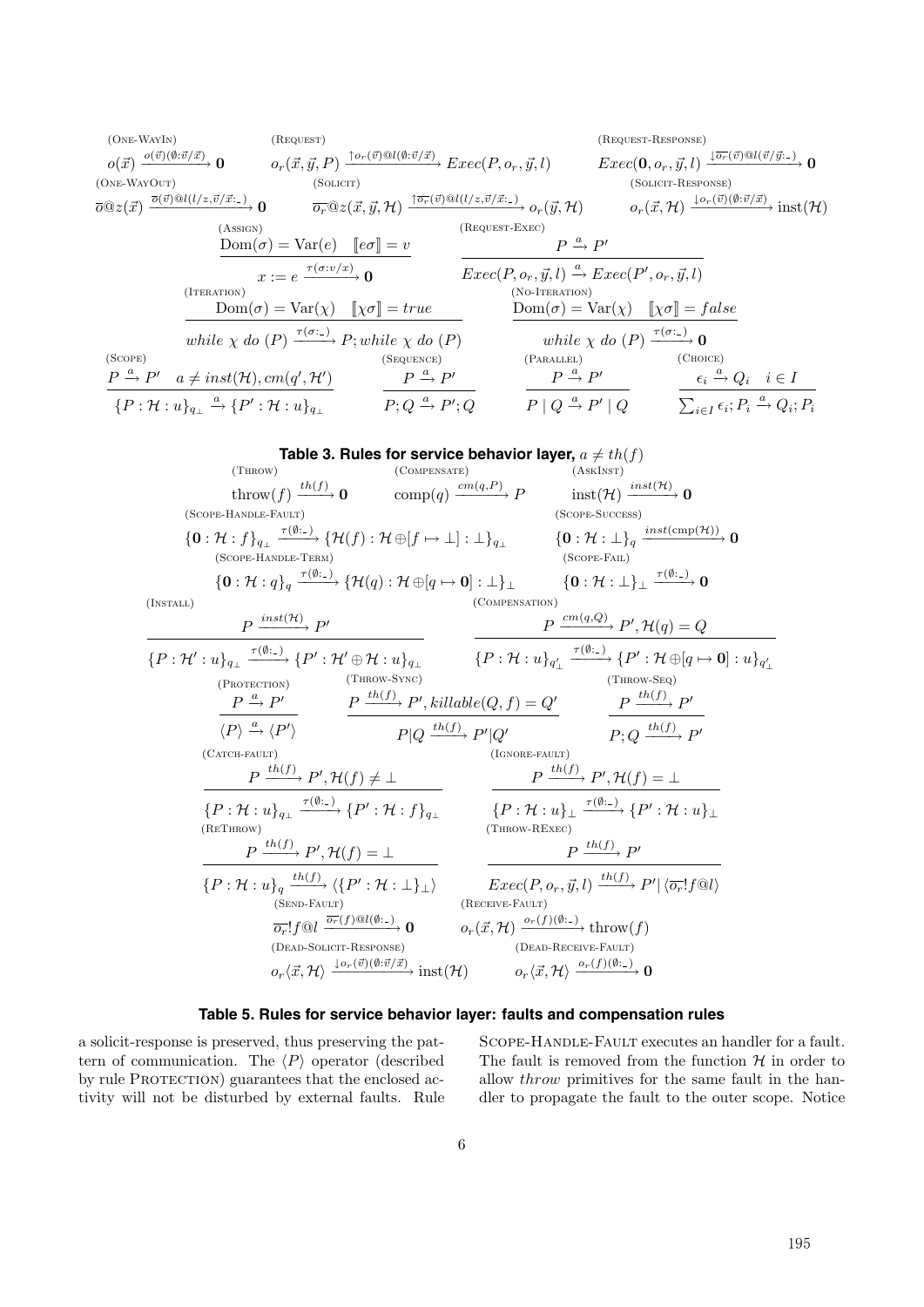that a scope that has handled an internal fault can still end with success. Instead a scope that has been terminated (rule SCOPE-HANDLE-TERM) or has been unable to handle an internal fault (rule ReThrow) reaches a zombie state: it can no more end with success, nor throw faults. This is denoted by the  $\perp$  that substitutes the scope name and obtained by rules Scope-Fail and Ignore-Fault. This last rule is necessary only for faults thrown by handlers, since no other fault can be generated by a zombie scope. Rules SEND-FAULT and Receive-Fault allow to send a fault notification to a partner, where it is treated as a fault. Rules Dead-Solicit-Response and Dead-Receive-Fault define the behavior of operator  $o_r\langle \vec{x}, \mathcal{H} \rangle$ , which behaves like  $o_r(\vec{x}, \mathcal{H})$  but can not raise any fault.

# **4 Properties and examples**

In this section we present five properties which show that the semantics presented in the previous section precisely models the most important error recovery mechanisms. Each of them states that a specific linguisitic primitive of SOCK always has a determined behaviour. The first two properties deal with scope behaviours, the third and fourth properties deal with solicit-response and request-response communication patterns whereas the fifth property deals with handler installation.

The first property states that an isolated scope can end only with success, i.e. by successfully completing its inner activities, or with failure, i.e. by raising a fault. For instance  $\{throw(f)\}\$ <sub>a</sub> will end unsuccessfully. Note that a scope able to internally recover a fault will end with success. As an example, let us consider the following case

$$
\{inst([q \mapsto COMP, f \mapsto HANDLE]); \text{throw}(f)\}_q
$$

where scope  $q$  will manage its internal fault by executing HANDLE, and then end with success. In this way compensation COMP will be available for outer scopes.

**Proposition 1** Let  $P \xrightarrow{a_1} P_1 \xrightarrow{a_2} P_2 \dots \xrightarrow{a_n} P_n$  be a computation. Suppose that  $P = \{Q\}_q$ . Then there are three possible cases:

1. the scope ends successfully<sup>2</sup>:  $P_i \xrightarrow{inst(H)} 0$  for some *i*, furthermore no fault is raised before:  $a_j \neq$  $th(f')$  for each  $j < i$  and each fault f';

- 2. the scope raises a fault:  $P_i \xrightarrow{th(f)} P_{i+1}$ , furthermore:
	- (a)  $P_{i+1}$  will never end with success:  $a_j \neq$ inst(H) for each  $j>i$  and each H;
	- (b) no other fault will be raised, i.e.  $a_j \neq th(f')$ for each  $j > i$  and each  $f'$ .
- 3. the scope is still executing:  $P_n = \{P' : \mathcal{H} : u\}_q$ .

The second property takes into account the fact that, in general, in a complex application, a scope can also be terminated because of an external fault. This is the case for example of the following process

$$
\{\overline{pay_r}@z(\vec{x}, \vec{y}, [q \mapsto UNDO])\}_q | \operatorname{throw}(f)
$$

where scope  $q$  could be terminated by the external fault f. In this case, the scope will never end successfully.

**Proposition 2** Let  $P \xrightarrow{a_1} P_1 \xrightarrow{a_2} P_2 \dots \xrightarrow{a_n} P_n$  be a computation. Suppose that  $P$  is a scope that has been terminated, i.e.  $P = \text{killable}(\{P' : \mathcal{H} : u\}_q, f)$ . Then:

- 1. P will never end with success:  $a_i \neq inst(\mathcal{H})$  for each  $i$  and each  $H$ ;
- 2. no other fault will be raised, i.e.  $a_i \neq th(f')$  for each  $i$  and each  $f'$ .

Note that the two propositions above cover all the possible cases, since the request of termination is the only effect that a context can have on a process which is not acknowledged by transitions of the process itself.

The third and fourth properties guarantee that the request-response pattern is always preserved, even if a fault occurs in the middle of the message exchange (i.e., the request has been sent, but the response has not been received). In particular, the third property ensures that the requester always waits for the response of the callee. The response can then be used during error recovery. Dually, the fourth property ensures that the callee always sends an answer, either a normal message or a fault notification.

As an example, let us consider the scenario above where a remote activity  $pay<sub>r</sub>$ , within scope q, must be compensated iff it has been successfully executed. The external fault  $f$  may occur at three different points: (i) before the solicit-response is started: the solicitresponse will never start and the executed termination handler will be empty as required; (ii) between the solicit and the response: the termination handler for  $q$ will be scheduled for execution, but the response is waited for, thus when the handler for  $q$  is executed its value is empty if a fault has been received by the

<sup>&</sup>lt;sup>2</sup>We identify successful termination for  $P$  from the label  $inst(\mathcal{H})$ : the same label is also generated by the primitive inst, but this case never occurs if  $P$  is a scope.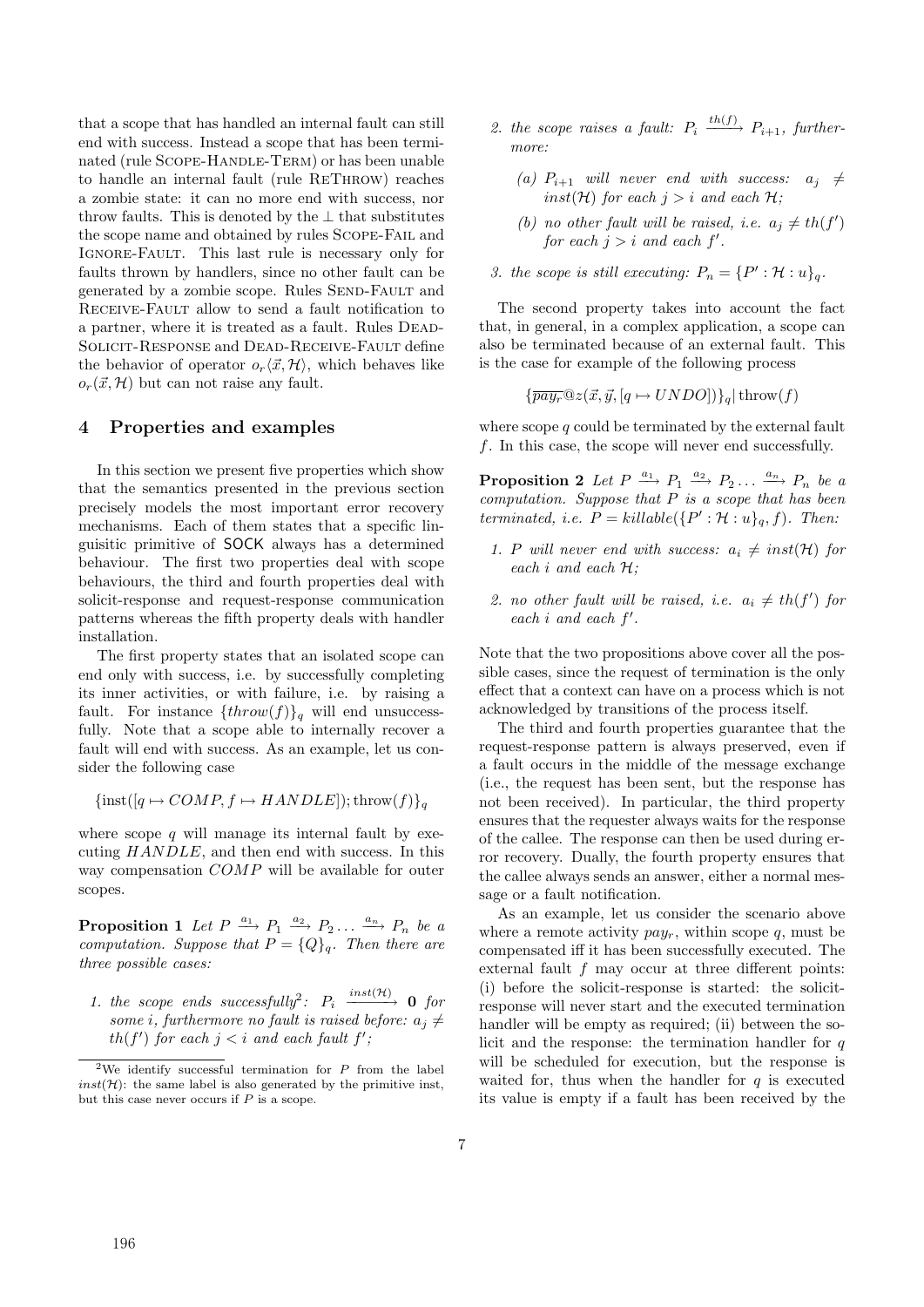payment service (i.e.  $pay<sub>r</sub>$  has failed),  $UNDO$  otherwise; (iii) after scope  $q$  has completed: the compensation handler for  $q$  has been propagated upstream (to a scope not represented), so that the handler for  $f$  can use it to compensate the remote activity; instead, if the response was a fault notification then no compensation handler has been propagated, as no compensation is needed.

**Proposition 3** Let  $P \xrightarrow{a_1} P_1 \xrightarrow{a_2} P_2 \dots \xrightarrow{a_n} P_n$  be a computation. Let  $a_1$  be  $\uparrow \overline{o_r}(\vec{v}) \mathcal{Q}_l(l/z, \vec{v}/\vec{x} : \_), i.e.$  the start action in a solicit-response. Then there are two possible cases:

- 1. the response has been received:  $a_i = \downarrow o_r(\vec{v'}) (\emptyset)$ :  $\vec{v'}\vec{x'}$  or  $a_i = o_r(f)(\emptyset : \_)$  for some i;
- 2. the process is waiting for the response:  $P_n \xrightarrow{\downarrow o_r(\vec{v'})(\emptyset:\vec{v'}/\vec{x'})} P'.$

To show the fourth property, we need to define when a part of a process is being executed.

**Definition 2 (Enabling contexts)** We define enabling contexts by structural induction as follows:

| $C[\bullet] =$ |                                                | $C[\bullet]; Q$                     |
|----------------|------------------------------------------------|-------------------------------------|
|                | $C[\bullet] Q$                                 | $Q C \bullet $                      |
|                | $\{C[\bullet] : \mathcal{H} : u\}_{q_{\perp}}$ | $Exec(C[\bullet], o_r, \vec{y}, l)$ |
|                | $\langle C[\bullet] \rangle$                   | $Q; C[\bullet]$ if $Q \equiv 0$     |

**Proposition 4** Let  $P \xrightarrow{a_1} P_1 \xrightarrow{a_2} P_2 \dots \xrightarrow{a_n} P_n$  be a computation. Let  $a_1$  be  $\uparrow o_r(\vec{v}) \mathcal{Q}l(\emptyset : \vec{v}/\vec{x}),$  i.e. the start action in a request-response. Then there are three possible cases:

- 1. the response is sent:  $a_i = \frac{1}{\sigma_r} (\vec{v'}) \mathcal{Q}l(\vec{v'}/\vec{y} : .)$  or  $a_i = \overline{o_r}(f) \mathbb{Q}l(\emptyset : \_)$  for some i;
- 2. the request-response is still executing:  $P_n$  =  $C[Exec(P, o_r, \vec{y}, l)]$  for some enabling context  $C[\bullet]$ ;
- 3. a fault is ready to be notified to the partner:  $P_n =$  $C[\overline{o_r}!f\mathbb{Q}l]$  for some enabling context  $C[\bullet]$ .

Finally, the fifth property guarantees that handlers are installed as soon as they are available, i.e. available handlers are always installed before any fault is triggered. This is an important feature in dynamic handler installation, since one has to ensure that error recovery is always done according to the most recent handlers.

**Proposition 5** If  $P \xrightarrow{th(f)} P'$  then it never occurs that  $P \equiv C$ [inst(H)] for any enabling context  $C[\bullet]$ , i.e. no handler is waiting to be installed.

# **5 Automotive scenario**

This section discusses the automotive scenario [19], which has been chosen as case study inside the EU Project Sensoria.

In the scenario, a car engine failure occurs so that the car is no longer drivable. The car service system must take care of bookings and payments for the necessary assistance, calling in particular a car rental, a garage and a towing truck service. If both garage and tow truck are available, the rented car has to go to the garage (the client will be brought there by the tow truck), otherwise the rented car must go to the location of the broken car. While the whole system can be modeled in SOCK, we present here only the most significant part of the car service system behavior. The car orchestrator  $CAR_P$  contains three modules:  $R_P$ ,  $G_P$  and  $T_P$ , interacting with the car rental service, the garage service and the towing truck service respectively.  $G_P$  and  $T_P$  are sequentially composed, as the tow truck requires the garage to be available, whereas  $R_P$  is executed in parallel. Each module handles both the booking of the corresponding service and the invocation of the bank service for the payment. We assume that  $CAR_P$  knows the following pieces of information: the locations of the garage service  $(G)$ , of the towing truck service  $(T)$ , of the car rental service  $(R)$  and of the bank service (B), their prices and bank accounts (represented, respectively, by the variables subscripted by *price* and acc), the faults throwable by them  $(fG, fT, fR)$  and  $fB$  respectively), and the garage and car coordinates  $(G_{coordinates}$  and  $CAR_{coordinates}$ ). The SOCK implementation is in Table 7. Module  $G_P$  is a scope containing the solicit-response invocations needed for the booking and payment of the garage. The booking invocation (book) may receive and raise fault  $fG$ , which is handled at the higher level by  $CAR_P$ . The fault from the bank service  $(fB)$ , instead, is managed by the local fault handler, which compensates the garage booking and re-throws the fault upstream as a garage fault  $fG$ . Finally, when the last solicit-response invocation receives a successful response, the specified compensation handler for the scope is installed. Module  $T_P$  is analogous, but it does not install a compensation handler as its compensation is never required. Module  $R_P$  is more complex since it has to deal with possible faults from  $G_P$  or  $T_P$ . In this case the rented car, if not already booked, has to be requested directly at the broken car location (this is achieved by executing  $RHandler_P$ ; otherwise it has to be redirected to the broken car location (by executing  $Rredict_P$ ). The termination handler for  $R_P$  should behave differently according to when it is invoked: before the invocation of the booking, between the invo-